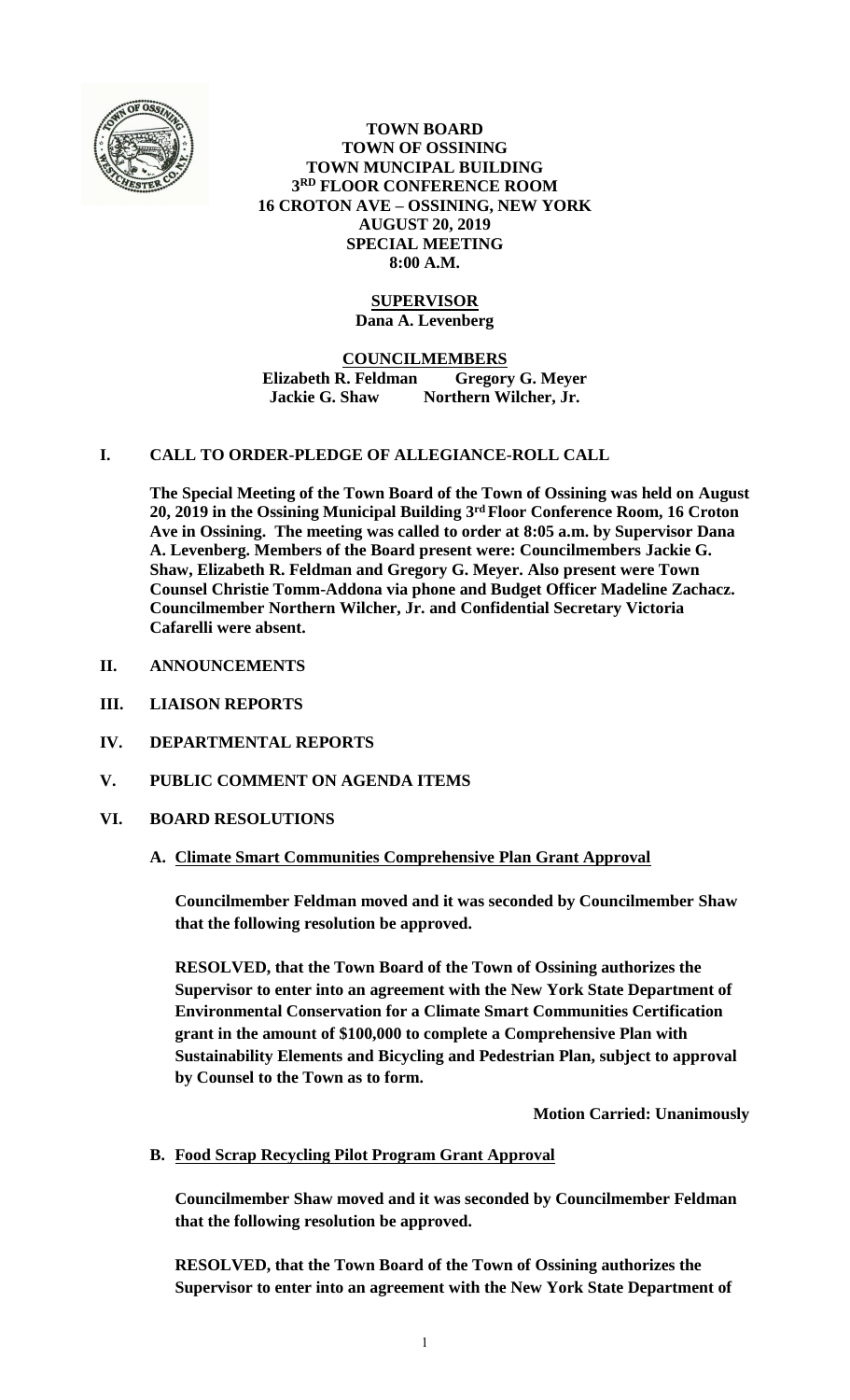**Environmental Conservation for a grant in the amount of \$99,145 to institute a Food Scrap Recycling Pilot Program in the Town of Ossining, subject to approval by Counsel to the Town as to form.**

**Motion Carried: Unanimously**

## **C. Personnel: Tax Office- Appointment**

**Councilmember Feldman moved and it was seconded by Councilmember Shaw that the following resolution be approved.**

**RESOLVED, that the Town Board of the Town of Ossining hereby appoints Angela Juarez, Ossining, to the probationary position of Part-Time Intermediate Clerk in the Tax Office, at an hourly rate of \$13.00, effective August 15th, 2019.**

**Motion Carried: Unanimously**

### **D. Personnel: Clerk's Office- Appointment**

**Councilmember Feldman moved and it was seconded by Councilmember Shaw that the following resolution be approved.**

**Resolved, that the Town Board of the Town of Ossining hereby appoints Dana White, Ossining, to the seasonal position of Part-Time Intermediate Clerk in the Clerk's Office, at an hourly rate of \$25.00, effective August 19th, 2019, paid for by a New York State Records Retention Grant.**

**Motion Carried: Unanimously**

#### **E. Personnel: Clerk's Office- Appointment**

**Councilmember Feldman moved and it was seconded by Councilmember Shaw that the following resolution be approved.**

**Resolved, that the Town Board of the Town of Ossining hereby appoints Shannon Reilly, Briarcliff Manor, to the seasonal position of Part-Time Intermediate Clerk in the Clerk's Office, at an hourly rate of \$25.00, effective August 19th, 2019, paid for by a New York State Records Retention Grant.**

**Motion Carried: Unanimously**

### **F. Finance- Capital Project #2019-5221 – 2019 Sewer Lift Station Generators-Town Highway**

**Councilmember Shaw moved and it was seconded by Councilmember Feldman that the following resolution be approved.**

**Resolved, that the Town Board of the Town of Ossining authorizes opening a 2019 Capital Project #2019-5221, entitled "2019 Sewer Lift Generators" for the Town Highway Department, with a project budget of \$100,000 to replace and install new generators at assorted sewer lift stations. The project will be funded from Bond Anticipation Note proceeds.** 

| Increase:            | 3708120.200.5221 | $$100,000 - 2019$ Sewer Lift Station |
|----------------------|------------------|--------------------------------------|
| Generators (Expense) |                  |                                      |
| Increase:            | 370060.5730.5221 | \$100,000 – Bond Anticipation Note   |
| (Revenue)            |                  |                                      |